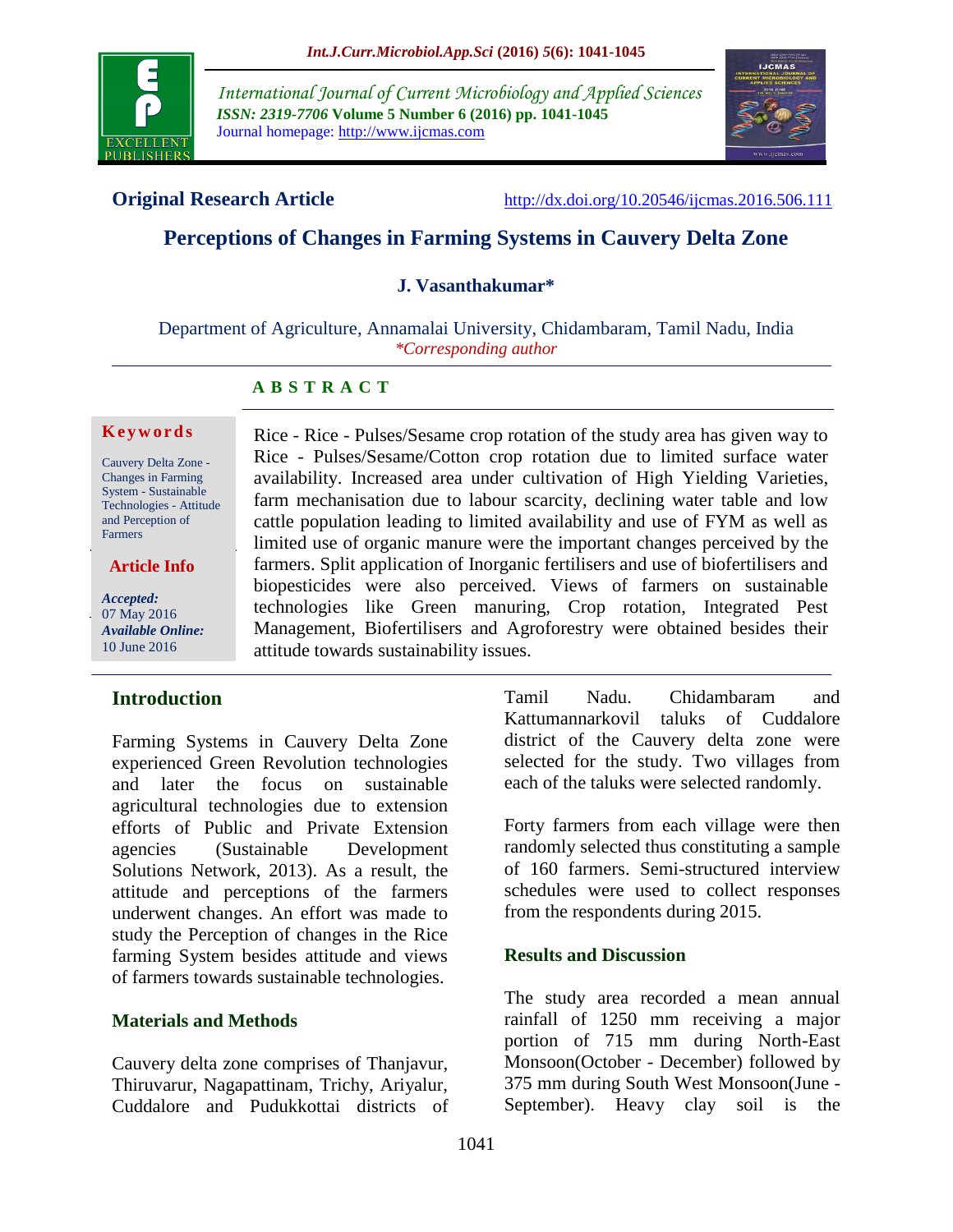predominant soil type suitable to Rice, Pulses, Sesame, Sugarcane and Cotton.

## **Crop Rotations**

Crop Rotations followed during a normal year in the study area of Cauvery Delta Zone are presented in Table 1.

Rice - Rice - Pulses/Sesame was the popular crop rotation. Due to limited water resources (The World Bank, 2012; Kothari, 2013), Rice - Pulses/Sesame/Cotton has become popular nowadays. In some areas, Maize/Vegetables/Pulses/Sesame/Green Manure crops followed by Rice - Pulses has emerged as a popular crop rotation. In threeyear rotation, Sugarcane/Ratoon Sugarcane followed by Rice - Groundnut is also recorded. The availability of surface irrigation water is the major determinant of cropping pattern in the study area.

### **Changes in Farming System**

The respondents of the study area were asked about their perception about changes in the Rice Farming System over years and their responses are presented in Table 2.

The Table 2 reveals that all the respondents of the study perceived the increased use of inorganic fertilizers and reduced use of organic manures. Most of the farmers realized that reduction in cattle population resulted in limited availability and use of Farm Yard Manure (Lawrence, 1996). However, efficient fertilizer usage through split application and slow release techniques reveals the diffusion and adoption of scientific technology. All the farmers of the study area felt that insufficient surface irrigation water necessitated exploitation of ground water.

Consequently, the water table in the study area has gone to deep aquifers. It also had its ramifications in increased salinity or alkalinity. Increased use of High Yielding Varieties in the study area was well perceived due to the commendable efforts of extension workers and performance of the varieties. Increased pests and pesticide usage was noted with regret and at the same time the shift from pest control to pest management is a welcome sign. Similarly, the perception of increased use of biofertilizers and biopesticides deserve appreciation.

| S.N            | <b>First Crop</b>                                                            | <b>Second Crop</b>                      | <b>Third Crop</b>                     |
|----------------|------------------------------------------------------------------------------|-----------------------------------------|---------------------------------------|
|                | Rice (June-September)                                                        | Rice (October-<br>January)              | Pulses/Sesame<br>(February-May)       |
| $\overline{2}$ | Rice (August- January)                                                       | Pulses/Sesame/Cotton<br>$(Jan - April)$ |                                       |
| $\overline{3}$ | Maize/Vegetables/Pulses/Sesame/Green<br>Manure (June-September)              | Rice (August -<br>February)             | Pulses (February-<br>May)             |
| $\overline{4}$ | Sugarcane / Ratoon Sugarcane<br>(December-November)* Three Years<br>Rotation | Rice (December-<br>May)                 | Groundnut(June-<br>September/October) |

### **Table.1** Crop Rotations in the Study Area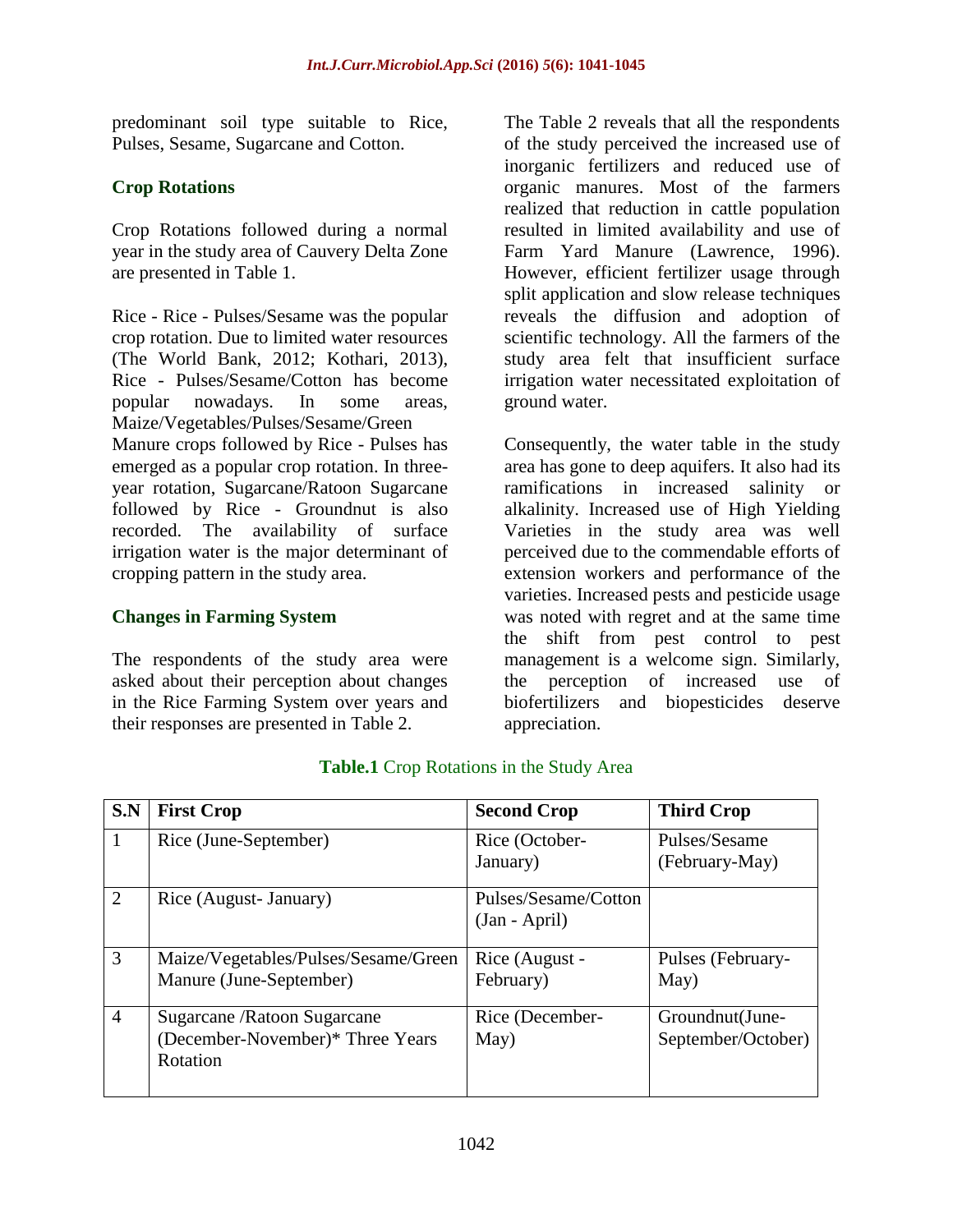| S. N           | <b>Number of</b><br><b>Perceived Changes</b>               |                    | Percentage |
|----------------|------------------------------------------------------------|--------------------|------------|
|                |                                                            | <b>Respondents</b> |            |
|                | Mechanization due to Labour scarcity                       | 151                | 94.37      |
| 2              | Reduction in cattle population resulting in reduced Farm   | 155                | 96.87      |
|                | Yard Manure availability and use                           |                    |            |
| 3              | Increased use of inorganic fertilizer and reduced use of   | 160                | 100.00     |
|                | organic manures                                            |                    |            |
| $\overline{4}$ | Increased use of High Yielding Varieties                   | 158                | 98.75      |
| 5              | Efficient fertiliser usage through Split application and   | 95                 | 59.37      |
|                | Slow Release techniques                                    |                    |            |
| 6              | Insufficient surface irrigation necessitating exploitation | 160                | 100.00     |
|                | of ground water leading to decreased water table           |                    |            |
| $\overline{7}$ | Increased pests and pesticide usage and shift from pest    | 120                | 75.00      |
|                | control to pest management                                 |                    |            |
| 8              | Increased use of use of biofertilizer and biopesticides    | 120                | 75.00      |
| 9              | Increase in Salinity / Alkalinity of soil                  | 90                 | 56.25      |

# **Table.2** Perception of Farmers about changes in Rice Farming System (n=160)

# **Table.3** Farmers' View of Recommended Sustainable Technologies (n=160)

| S.             | <b>Sustainable</b>     | <b>Farmers' View</b>              | <b>Number of</b>   | Percentage |
|----------------|------------------------|-----------------------------------|--------------------|------------|
| N              | <b>Technologies</b>    |                                   | <b>Respondents</b> |            |
|                | Green Manuring         | Improves soil and increases yield | 160                | 100.00     |
| 2              | Crop Rotation          | Gives additional income and good  | 160                | 100.00     |
|                |                        | for soil                          |                    |            |
| $\overline{3}$ | <b>Integrated Pest</b> | Reduced chemical usage and        | 120                | 75.00      |
|                | Management             | utilising beneficial insects      |                    |            |
| $\overline{4}$ | <b>Biofertilizers</b>  | Prolonged greenness of crops and  | 120                | 75.00      |
|                |                        | higher yield                      |                    |            |
| 5              | Agroforestry           | Cultivation of trees with other   | 90                 | 56.25      |
|                |                        | crops giving multiple benefits    |                    |            |

# **Table.4** Attitude Towards Environmental & Sustainability Issues

|                | S. N   Farmers' View                                 | Number of          | Percentage |
|----------------|------------------------------------------------------|--------------------|------------|
|                |                                                      | <b>Respondents</b> |            |
|                | Chemicals in Agriculture - a necessary evil          | 160                | 100.00     |
| 2              | Biopesticides are promising                          | 120                | 75.00      |
| 3              | Organic manures are good but less<br>available       | 160                | 100.00     |
| $\overline{4}$ | Mixed farming and crop rotation regain<br>popularity | 120                | 75.00      |
| 5              | Farmers' wisdom should be recognised                 | 90                 | 56.25      |
| 6              | Recognition for farmer to farmer<br>communication    | 90                 | 56.25      |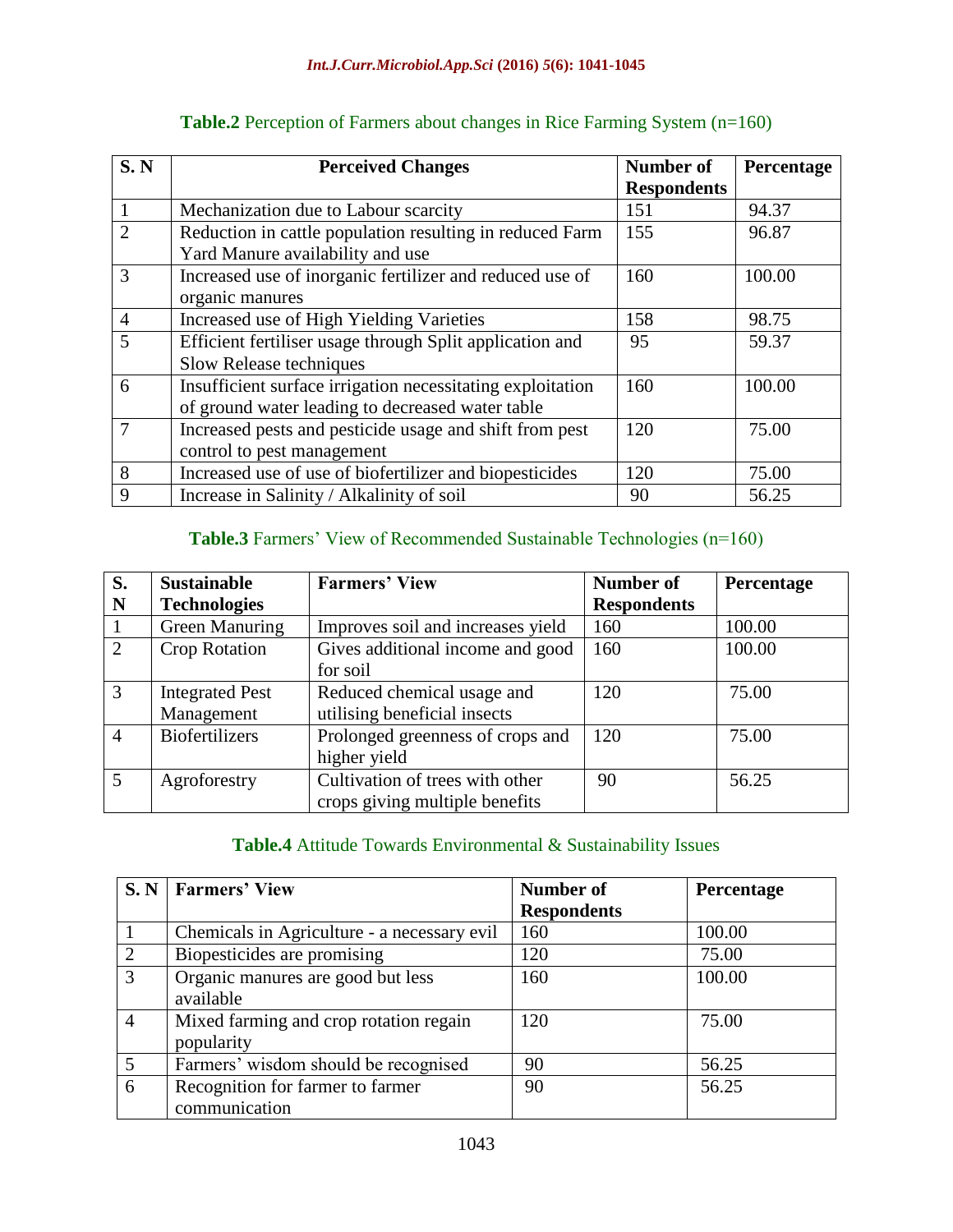#### **Sustainable Technologies**

In a study on Implications of Environmental and Sustainable Issues for Organisation and Practice of Agricultural Extension, five sustainable technologies were identified (Vasanthakumar *et al.,* 1996). Green Manuring, Crop Rotation, Integrated Pest Management, Biofertilizers and Agroforestry were the referent technologies. Farmers' Views of the sustainable technologies were obtained and the results are presented in Table 3.

The Table 3 revealed that all the five sustainable technologies were known to the respondents. Green manuring and Crop Rotation were the technologies known to all the farmers and their views were right. This may be due to the traditional nature of the technologies and the compatibility with present day extension efforts. Reduced Chemical usage and utilisation of beneficial insects in pest management were the views relating to integrated Pest Management.

This was possibly due to the IPM Field Schools that operated in the study area. Similarly, the view on biofertilizers relating to prolonged greenness of crops due to Nitrogen fixation and resulting higher yield was known to seventy-five percent of the respondents. This was also due to commendable extension efforts of the State Department of Agriculture, University Extension System, NGOs and Private agencies. Agroforestry was also a familiar technology as it has been a traditional one and hence the view that cultivation of trees with other crops yielded multiple benefits.

# **Attitude of Farmers towards Environmental and Sustainability Issues**

Attitude of the respondents towards Environmental and Sustainability Issues was studied and the results are presented in Table 4.

The Table 4 reveals that agreed with an Attitude statement that "Chemicals in Agriculture - a Necessary Evil". This is obvious due the nature of Green Revolution Technologies and efforts of MNCs in promotion of pesticides. However, it is satisfying that seventy-five percent of the farmers agreed with the statement, "Biopesticides are promising". All the respondents agreed to the statement that organic manures are good but less available. The positive note was perhaps due to the understanding that organic manures improve soil structure and fertility.

Three-fourths of the respondents happily agreed that mixed farming and crop rotation regained popularity among farmers. Over half the proportion of the respondents agreed to the statements demanding recognition for Farmers' wisdom and Farmer-to-farmer communication for diffusion and adoption of sustainable technologies. Insights from the indigenous knowledge and information from the modern technologies must be made available to the decision makers (Kothari, 2013), the farmers.

The crop rotations followed in the study area revealed the judicious operations of farmers in view of the constraints to surface irrigation. The shift from Rice - Rice - Pulses/Sesame to Rice- Pulses/ Sesame/Cotton is evidence. Major changes in the Rice farming System perceived by farmers were increased area under cultivation of High Yielding Varieties, farm mechanisation due to labour scarcity, declining water table and low cattle population leading to limited availability and use of FYM. There was a favourable attitude and candid view among farmers towards sustainable technologies.